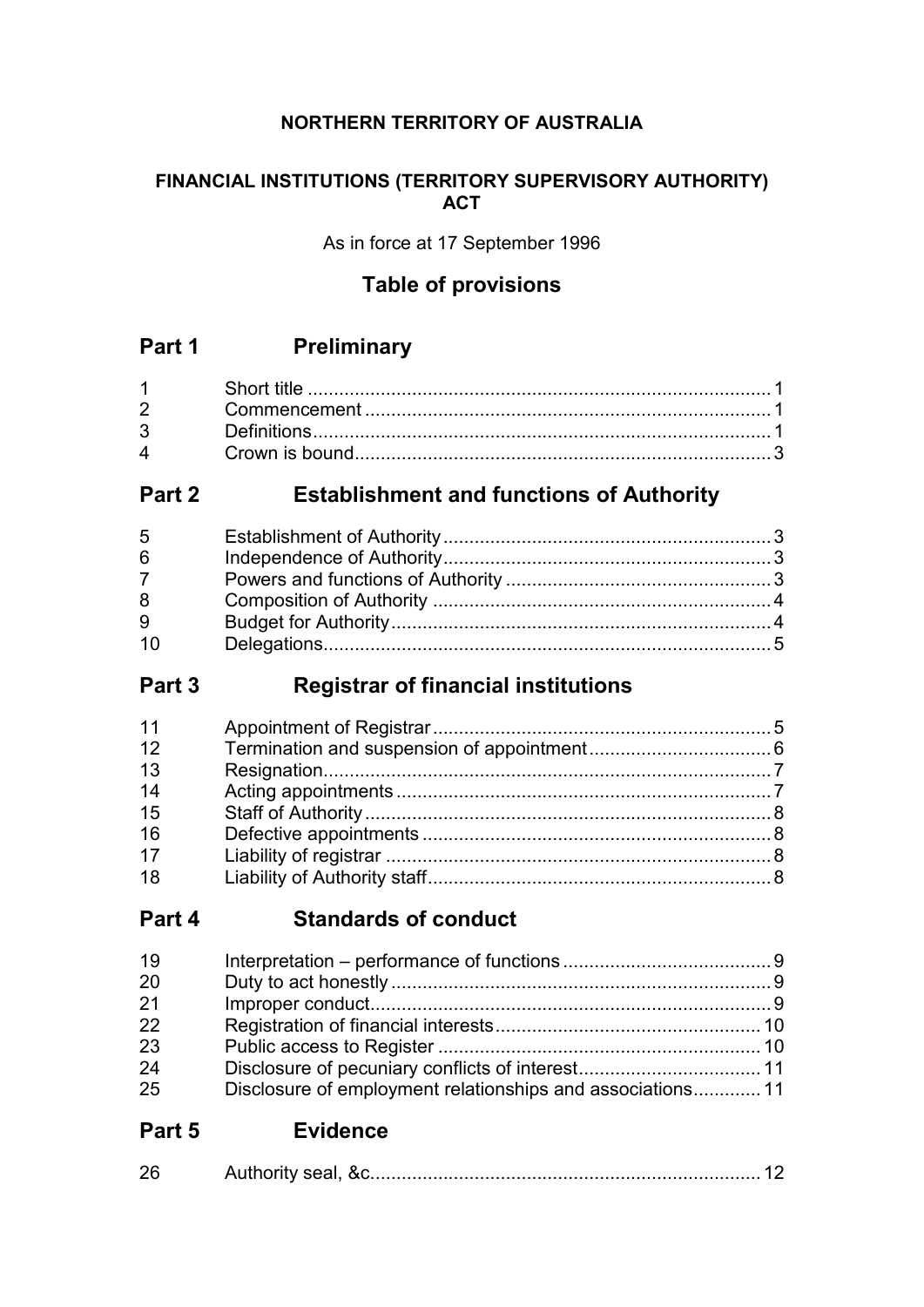| 28 |  |
|----|--|

# **Part 6 Miscellaneous**

| റ∟  |  |
|-----|--|
| -21 |  |

### **ENDNOTES**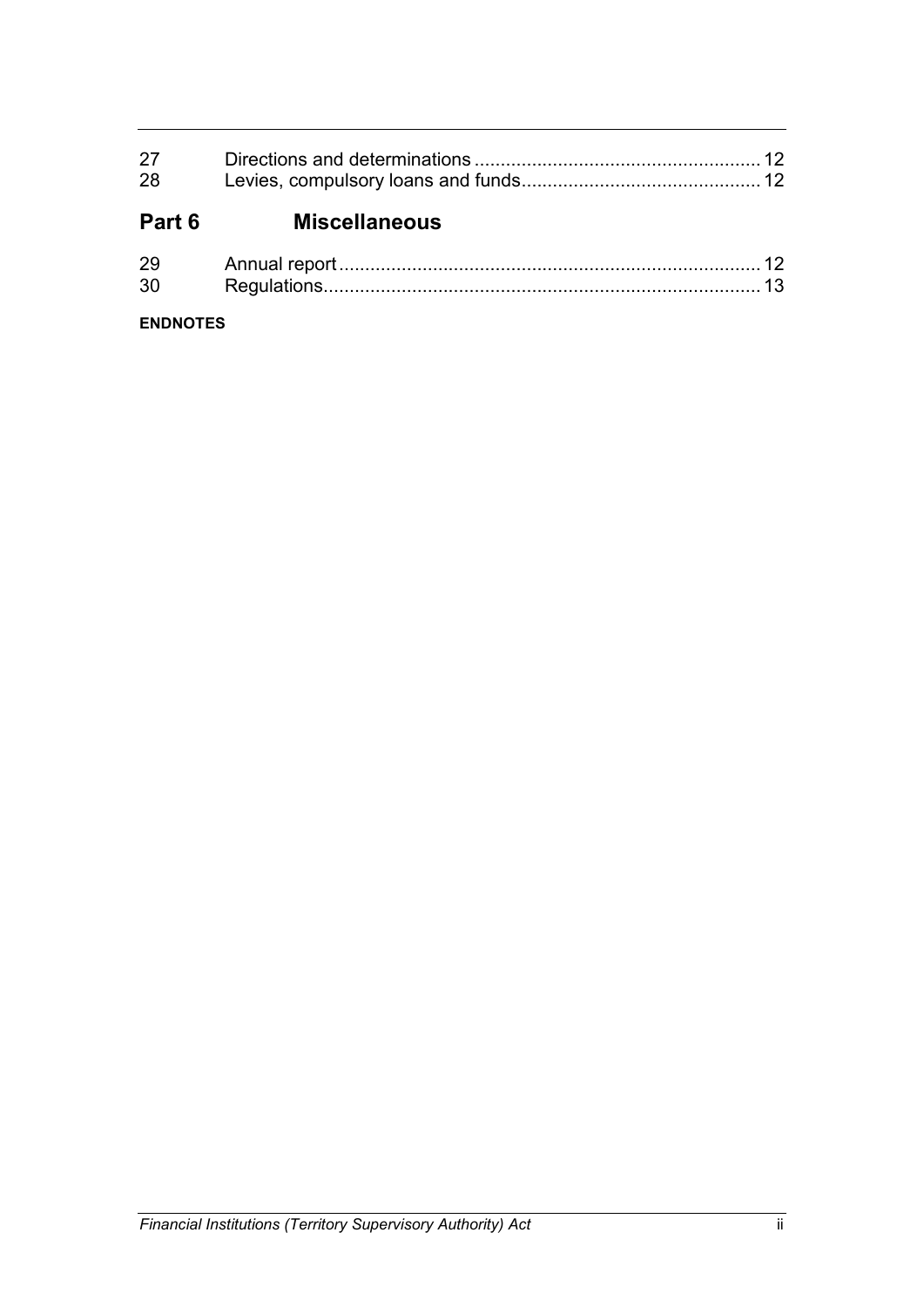## **NORTHERN TERRITORY OF AUSTRALIA**

As in force at 17 September 1996 \_\_\_\_\_\_\_\_\_\_\_\_\_\_\_\_\_\_\_\_

\_\_\_\_\_\_\_\_\_\_\_\_\_\_\_\_\_\_\_\_

### **FINANCIAL INSTITUTIONS (TERRITORY SUPERVISORY AUTHORITY) ACT**

**An Act to establish the Territory Supervisory Authority for the purposes of the financial institutions legislation and for related purposes**

## **Part 1 Preliminary**

#### **1 Short title**

This Act may be cited as the *Financial Institutions (Territory Supervisory Authority) Act*.

#### **2 Commencement**

This Act shall come into operation on assent.

#### **3 Definitions**

In this Act, unless the contrary intention appears:

*Authority* means the Territory Supervisory Authority established under section 5.

*AFIC* means the Australian Financial Institutions Commission established under the *Australian Financial Institutions Commission Act 1992* of Queensland.

#### *defined person* means:

- (a) a person appointed to the office of Registrar of Financial Institutions;
- (b) a person appointed to act in the office of Registrar of Financial Institutions; and
- (c) a person employed to assist the Registrar of Financial Institutions in the performance of the functions of the office.

*financial institution* has the same meaning as in the financial institutions legislation.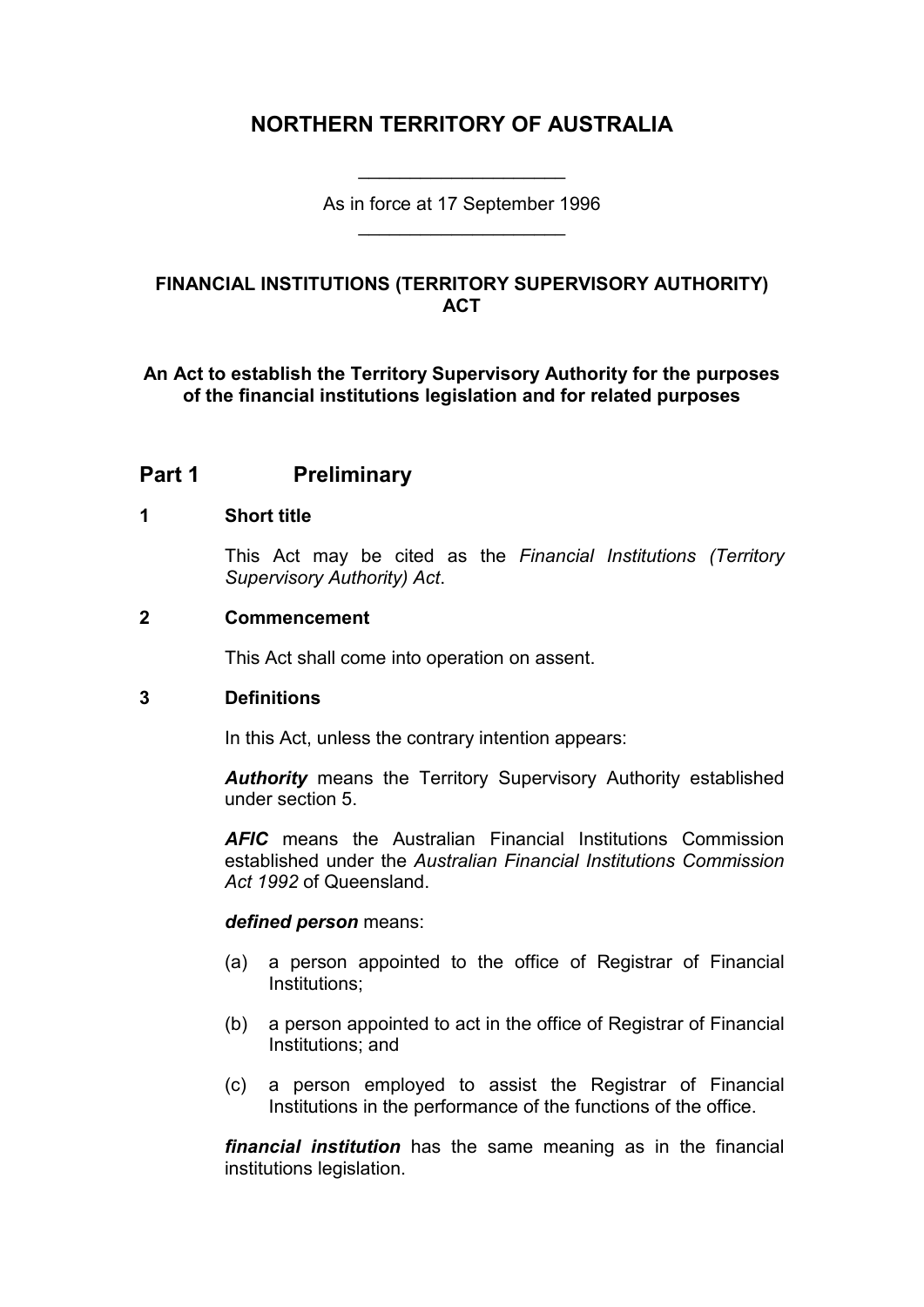*financial institutions agreement* means the financial institutions agreement made on 22 November 1991 between the Northern Territory, the Australian Capital Territory and the States, as amended or affected by any other agreement.

#### *financial institutions legislation* means:

- (a) this Act and the regulations made under this Act;
- (b) the AFIC (NT) Code;
- (c) the AFIC (NT) Regulations;
- (d) the Financial Institutions (NT) Code; and
- (e) the *Financial Institutions (NT) Act* and the regulations made under that Act.

#### *financial interest* means:

- (a) a direct or an indirect interest in the securities of a financial institution;
- (b) money deposited with a financial institution;
- (c) money borrowed from a financial institution; or
- (d) membership of a financial institution.

*foreign State supervisory authority* means an authority performing the functions of a State supervisory authority for the purposes of the provisions applying in a State or another Territory that correspond within the meaning of the financial institutions legislation.

*Ministerial Council* means the Ministerial Council established under the financial institutions agreement.

*pecuniary interest* includes a financial interest.

*Registrar* means the person appointed under section 11 to be the Registrar of Financial Institutions and includes a person appointed to act as Registrar under section 14.

*State supervisory authority* has the same meaning as in the financial institutions legislation.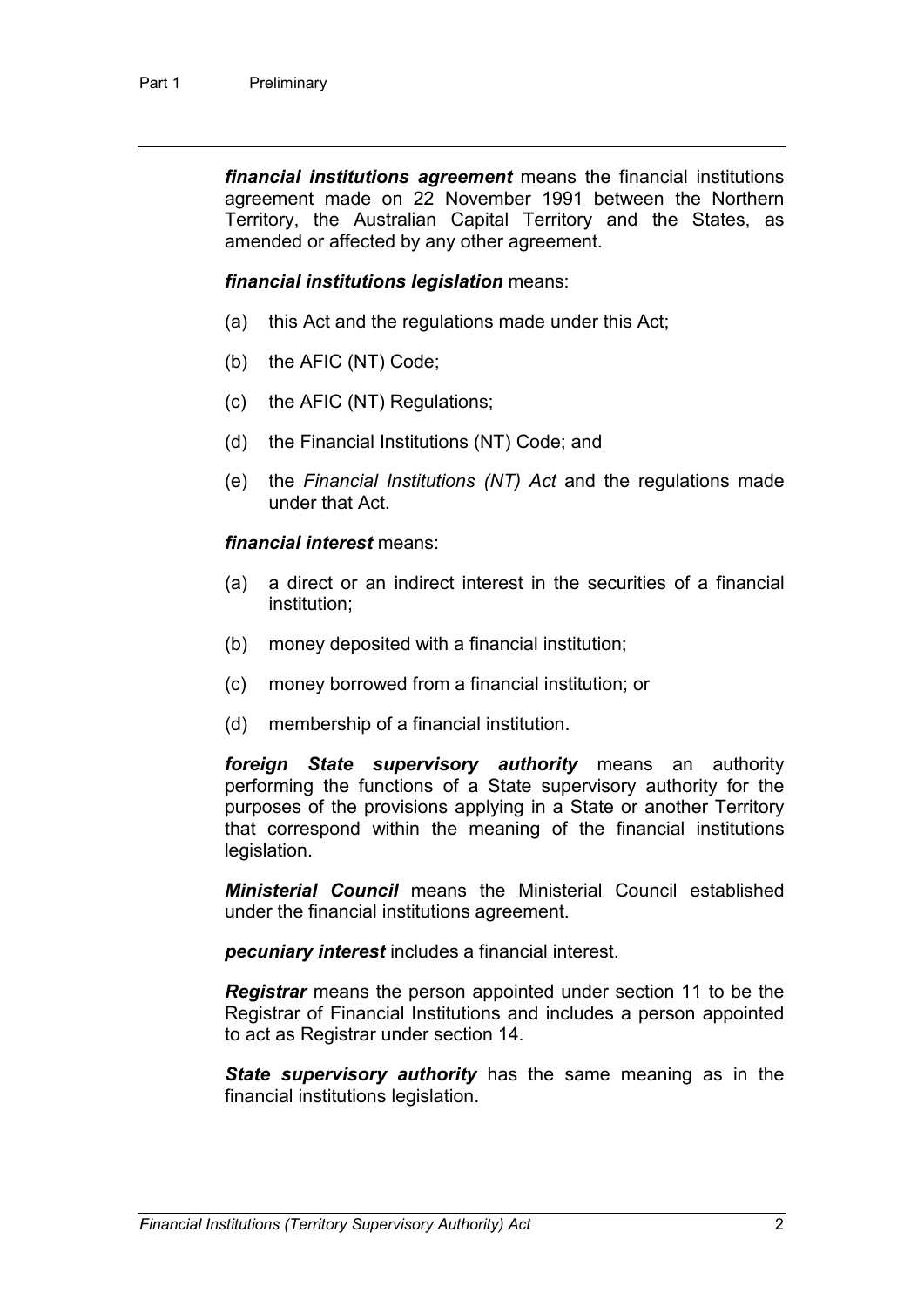#### **4 Crown is bound**

- (1) This Act binds the Crown in right of the Territory and, so far as the legislative power of the Legislative Assembly permits, the Crown in all its other capacities.
- (2) Nothing in this Act renders the Crown liable to be prosecuted for an offence.

### **Part 2 Establishment and functions of Authority**

#### **5 Establishment of Authority**

- (1) There is established by this Act an authority by the name of the Territory Supervisory Authority.
- (2) The Authority:
	- (a) is a corporation sole with perpetual succession;
	- (b) shall have a common seal; and
	- (c) is capable, in its corporate name, of acquiring, holding and disposing of real and personal property and of suing and being sued.
- (3) The Authority is an exempt public authority within the meaning of the Corporations Law.

#### **6 Independence of Authority**

- (1) The Authority does not represent the Crown.
- (2) Except as expressly provided in the financial institutions legislation, the Authority, in the exercise of its powers or the performance of its functions, is not subject to direction by or on behalf of a Minister or the Ministerial Council.

#### **7 Powers and functions of Authority**

- (1) The Authority shall perform the functions conferred on the State supervisory authority by the financial institutions legislation.
- (2) The Authority has power to do all things necessary or convenient to be done for, or in connection with, the performance of the duties of the office.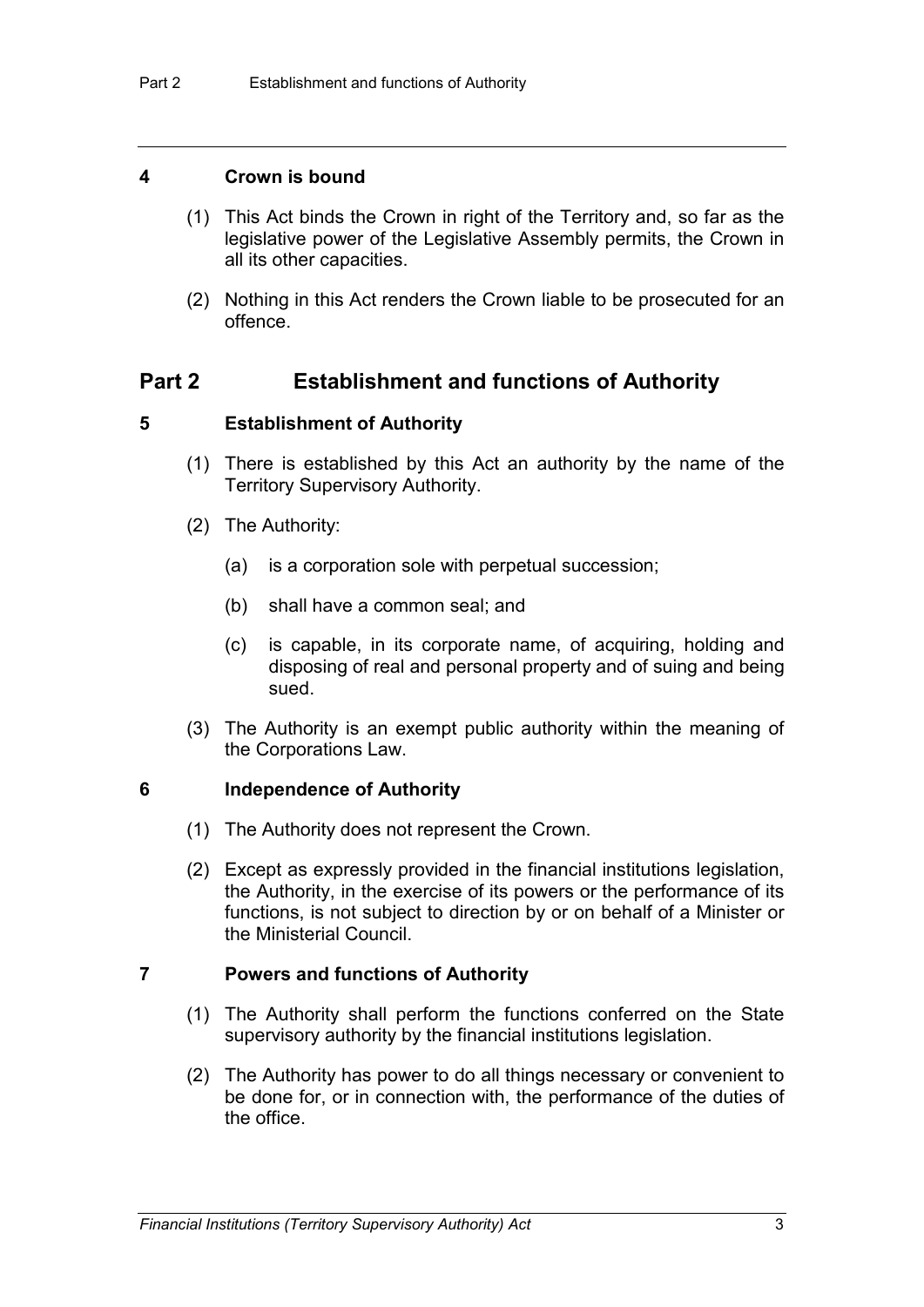- (3) Without limiting the generality of subsection (2), the powers of the Authority include:
	- (a) a power exercisable by a natural person;
	- (b) power to enter into contracts;
	- (c) power to appoint agents and attorneys; and
	- (d) power to engage consultants.
- (4) The Authority shall, in the performance of its functions and the exercise of its powers:
	- (a) comply with the financial institutions agreement; and
	- (b) strive to ensure that the principal objects of the financial institutions scheme are achieved.

### **8 Composition of Authority**

- (1) The Authority shall be constituted by the Registrar of Financial Institutions.
- (2) The establishment of the Authority is not affected by reason only of there being a vacancy in the office of the Registrar.
- (3) The validity of a decision or action of the Authority shall not be questioned in any proceedings on a ground arising from the fact that the occasion for the appointment of a person purporting to be appointed under section 11 or 14 had not arisen or that an appointment made under those sections had ceased to have effect.

### **9 Budget for Authority**

- (1) The Authority shall authorise expenditure only in accordance with the budget for the financial year as determined under this section, unless the Minister directs otherwise.
- (2) The Registrar shall submit a draft budget for each financial year to the Minister in such form, and at such time, as the Minister directs.
- (3) The budget for the financial year is:
	- (a) if the Minister determines the budget for the financial year within 60 days after the submission of the draft budget – the budget as determined by the Minister; or
	- (b) if the Minister does not determine the budget within that period – the draft budget submitted to the Minister.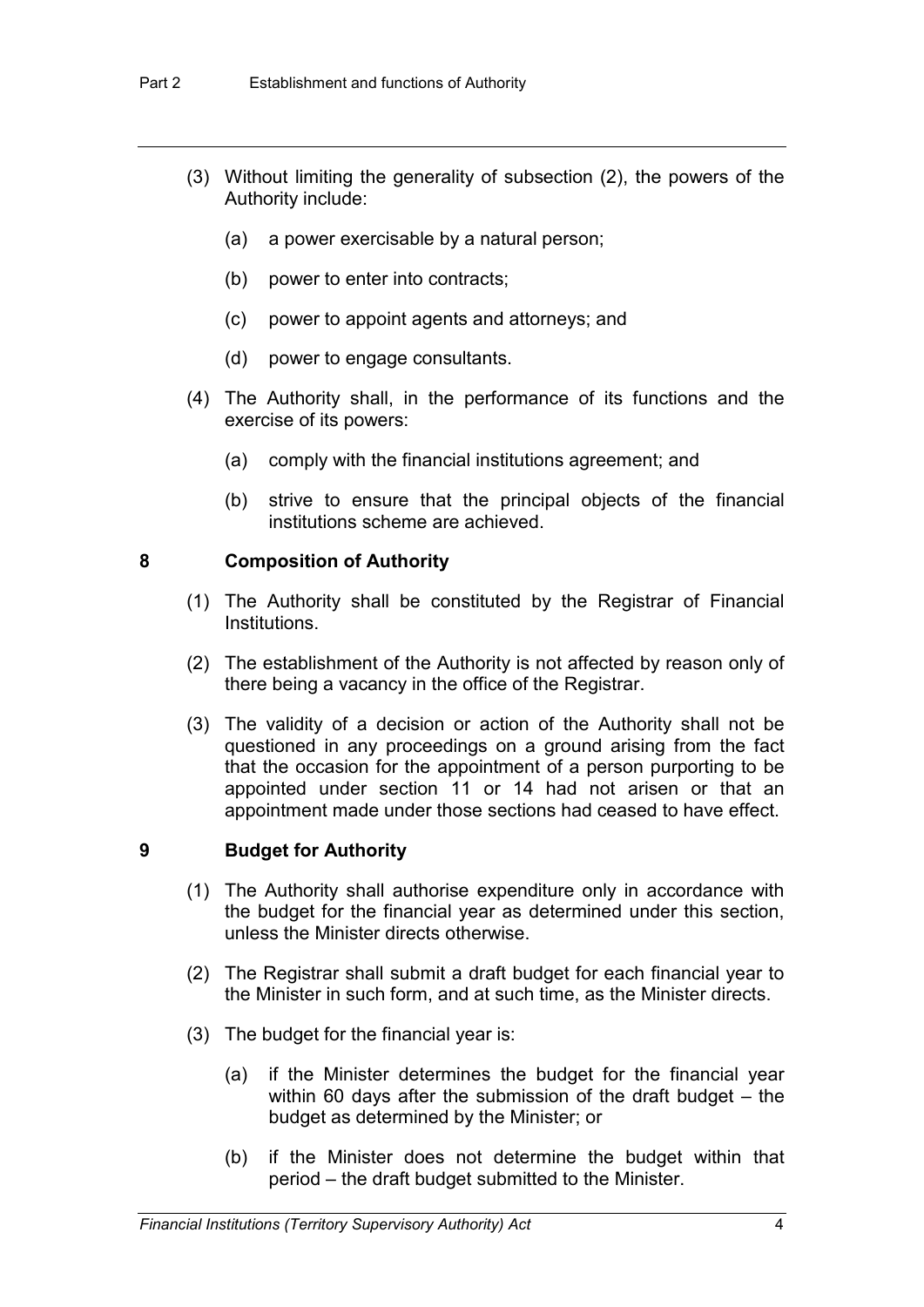#### **10 Delegations**

- (1) Subject to subsection (2), the Registrar may, by instrument in writing, delegate:
	- (a) to a person who is an employee as defined in the *Public Sector Employment and Management Act*;
	- (b) to the holder of an office established under this Act; or
	- (c) with the authority, in writing, of the Minister, to a foreign State supervisory authority,

any of the Registrar's powers and functions under this Act, other than this power of delegation or a power under section 95 of the Financial Institutions (NT) Code.

- (2) A power or function delegated under this section, when exercised or performed by the delegate, shall, for the purposes of this Act, be deemed to have been exercised or performed by the Registrar.
- (3) A delegation under this section does not prevent the exercise of a power or the performance of a function by the Registrar.

## **Part 3 Registrar of financial institutions**

#### **11 Appointment of Registrar**

- (1) The Minister shall appoint a person to be the Registrar of Financial Institutions, who shall be appointed and hold office under the *Public Sector Employment and Management Act*.
- (2) Before making a decision to appoint a person to the office of Registrar, the Minister shall request the person to give to the Minister a written assurance that the person has no direct or indirect pecuniary interest that would be likely to conflict with the proper performance of the functions of the office.
- (3) The Minister shall not appoint a person to the office of Registrar:
	- (a) if the person holds an office or an appointment with a financial institution;
	- (b) if the person fails to provide an assurance requested under subsection (2);
	- (c) if in the opinion of the Minister, based on reasonable grounds, and notwithstanding an assurance provided under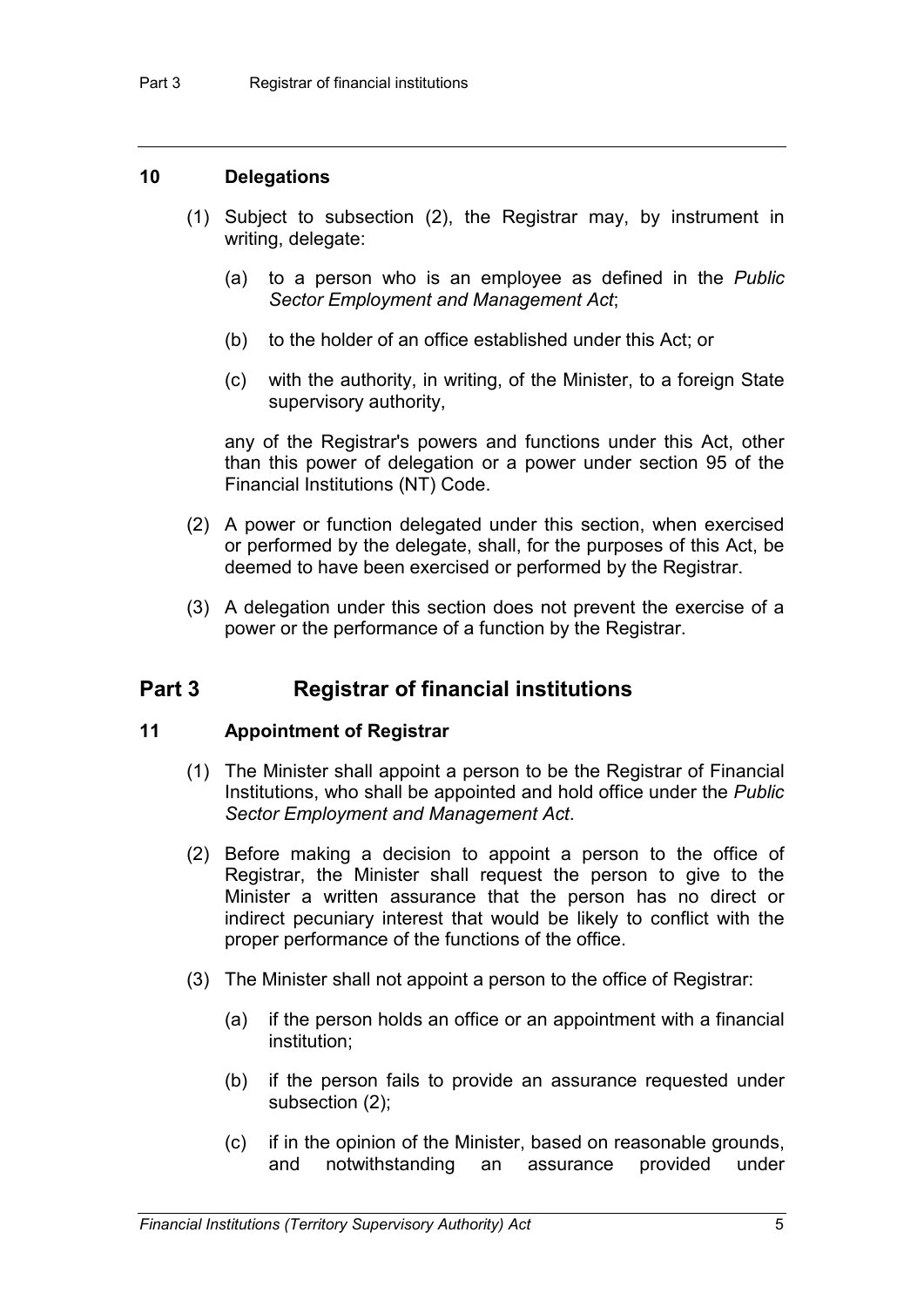subsection (2), the person has a direct or indirect pecuniary interest that would be likely to conflict with the proper performance of the functions of the office; or

- (d) if in the opinion of the Minister, based on reasonable grounds, the person is otherwise not a fit and proper person to hold the office of Registrar.
- (4) The Registrar shall, in performing the functions of the Authority:
	- (a) comply with the financial institutions agreement; and
	- (b) strive to ensure that the principal objects of the financial institutions scheme are achieved.
- (5) The Registrar may, with the prior approval of the Minister, accept a delegation from a foreign State supervisory authority.
- (6) The Registrar may exercise a power under a delegation referred to in subsection (5) in accordance with the instrument of delegation.

#### **12 Termination and suspension of appointment**

- (1) The Minister shall, by instrument in writing, terminate the appointment of a person as Registrar if he or she:
	- (a) is, in the opinion of the Minister, based on reasonable grounds, physically or mentally incapable of continuing in the office;
	- (b) accepts an office or appointment with a financial institution;
	- (c) acquires a direct or indirect pecuniary interest which in the opinion of the Minister, based on reasonable grounds, so seriously conflicts, or is likely to so seriously conflict, with the proper performance of the functions of the Authority as to require the termination of his or her appointment;
	- (d) contravenes the financial institutions legislation, or this Act, without reasonable excuse;
	- (e) becomes bankrupt, applies to take the benefit of a law for the relief of bankrupt or insolvent debtors, compounds with his or her creditors or makes an assignment of his or her remuneration for their benefit; or
	- (f) is no longer, in the opinion of the Minister, based on reasonable grounds, a fit and proper person to hold the office.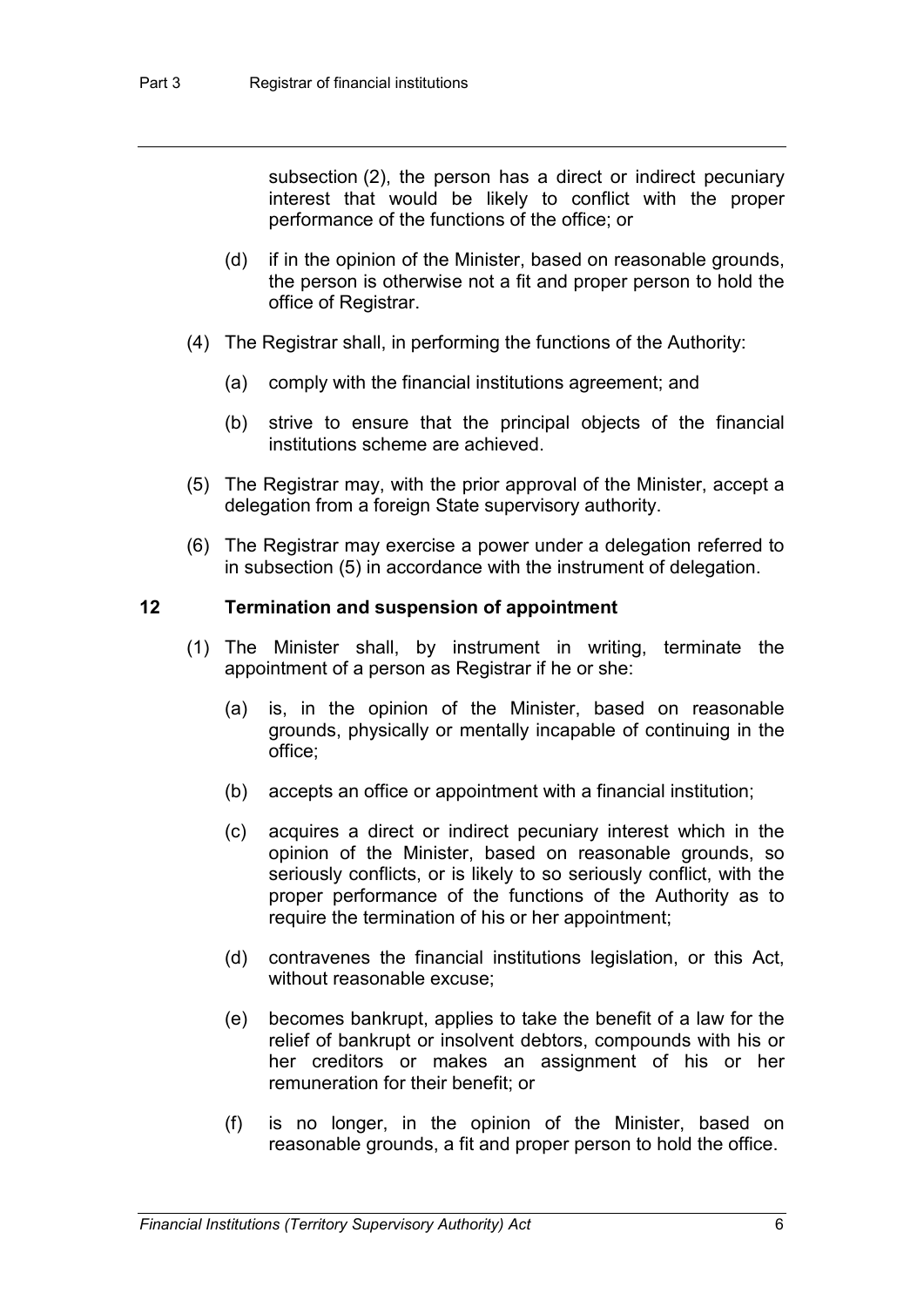(2) The Minister may, by instrument in writing, suspend the appointment of a person to the office of Registrar for a specified period if he or she acquires a direct or indirect pecuniary interest which, in the opinion of the Minister based on reasonable grounds, conflicts, or is likely to conflict, with the proper performance of the functions of the office.

#### **13 Resignation**

A person appointed to the office of Registrar may resign by notice in writing given to the Minister.

#### **14 Acting appointments**

- (1) The Minister may appoint a person to act as Registrar:
	- (a) during a vacancy in the office of Registrar, whether or not an appointment has previously been made to the office; or
	- (b) during any period, or during all periods, when the Registrar is absent from duty or from the Territory or is, for any other reason, unable to perform the functions of the office,

but a person appointed to act during a vacancy shall not continue so to act for more than 12 months.

- (2) An appointment of a person under subsection (1) may be expressed to have effect only in such circumstances as are specified in the instrument of appointment.
- (3) Where a person is acting as Registrar in accordance with this section and the office of Registrar becomes vacant while that person is so acting, then, subject to subsection (2), that person may continue to act until the Minister otherwise directs, the vacancy is filled or a period of 12 months from the date on which the vacancy occurred expires, whichever first happens.
- (4) The Minister may at any time terminate the appointment of a person appointed to act in accordance with this section.
- (5) The appointment of a person under this section ceases to have effect if the person resigns the appointment by writing signed by the person and given to the Minister.
- (6) While a person is acting as Registrar in accordance with this section, the person shall perform all the functions, and may exercise all the powers, of the Registrar.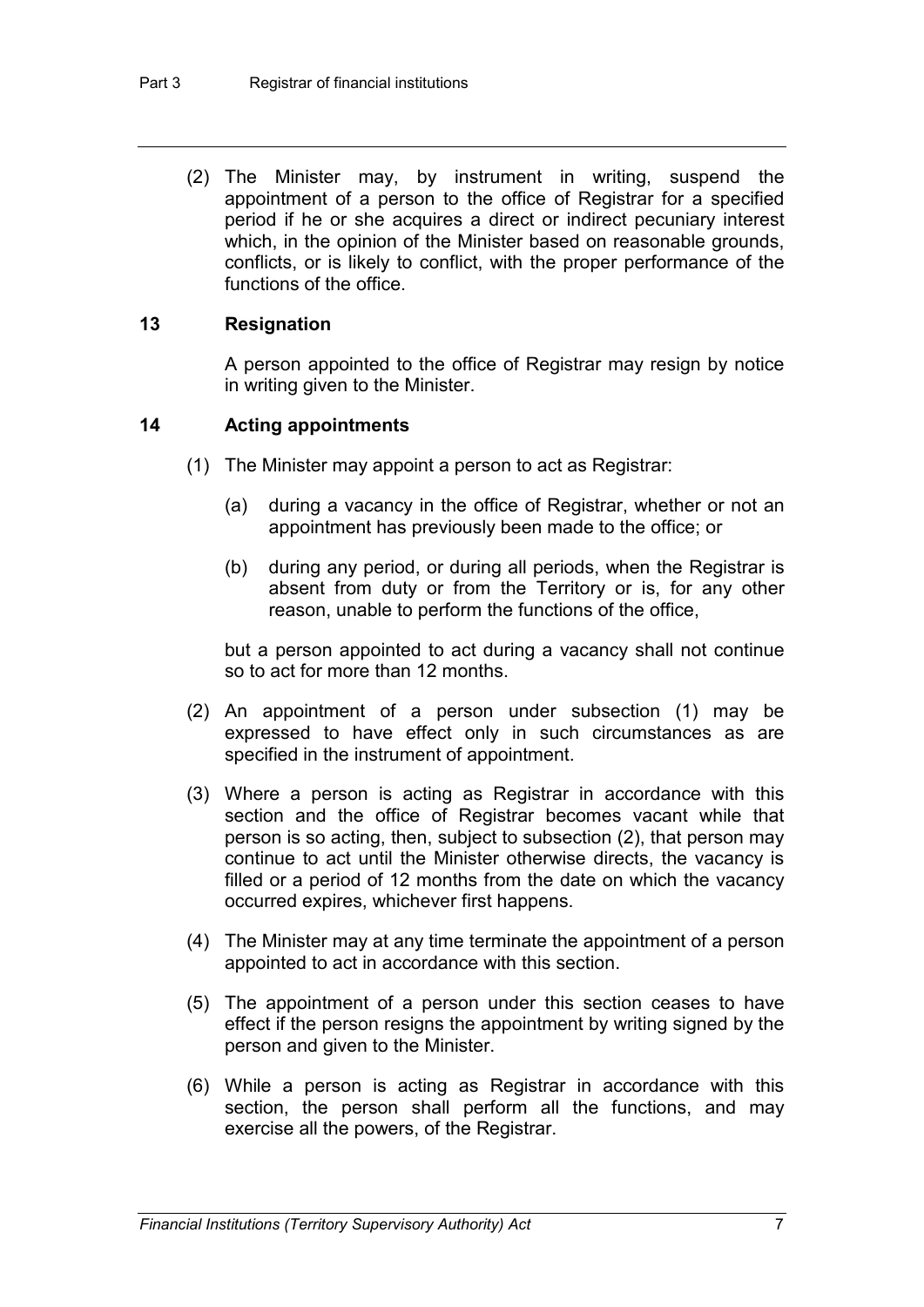#### **15 Staff of Authority**

- (1) The Registrar may be assisted in the performance of the functions of the office by persons who are employees within the meaning of the *Public Sector Employment and Management Act*.
- (2) A person referred to in subsection (1) shall not assist the Registrar if the person holds an office or appointment with a financial institution.

#### **16 Defective appointments**

The validity of anything done by a person purporting to act in accordance with section 14 shall not be called in question on the ground that the occasion for the appointment had not arisen, that there is a defect or irregularity in or in connection with the appointment, that the appointment had ceased to have effect or that the occasion for the person to act had not arisen or had ceased.

### **17 Liability of registrar**

- (1) The Registrar incurs no personal liability for an honest act or omission occurring in the performance or purported performance of the functions of the office under this Act or the financial institutions legislation.
- (2) Subsection (1) does not apply in relation to an act or omission characterised by:
	- (a) wilful misconduct by the person holding the office of Registrar;
	- (b) wilful neglect by the person; or
	- (c) wilful failure by the person to comply with this Act or the financial institutions legislation.
- (3) A liability that would (but for this section) attach to the person performing the functions of the Registrar attaches to the office of Registrar.

#### **18 Liability of Authority staff**

- (1) A person assisting the Registrar in the performance of the functions of the office incurs no liability for an honest act or omission occurring in the course of the assistance.
- (2) Subsection (1) does not apply in relation to an act or omission characterised by:
	- (a) wilful misconduct by the person;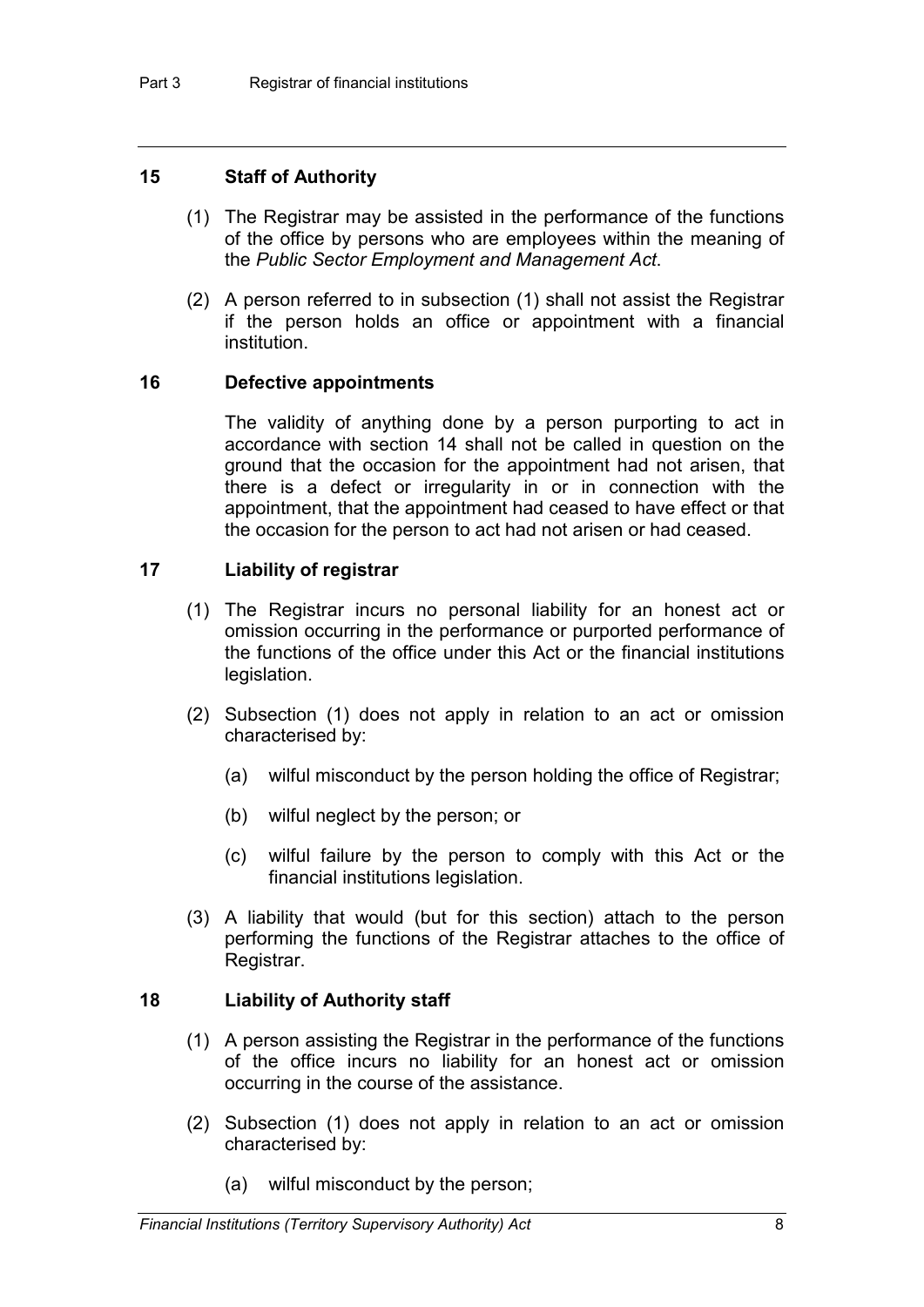- (b) wilful neglect by the person; or
- (c) wilful failure by the person to comply with the financial institutions legislation.
- (3) A liability that would (but for this section) attach to such a person attaches to the office of Registrar.

### **Part 4 Standards of conduct**

#### **19 Interpretation – performance of functions**

In this Part, a reference to the performance of the functions of the Authority includes a reference to the assistance of the Registrar in that performance.

#### **20 Duty to act honestly**

A defined person shall at all times act honestly in performing the functions of the Authority.

Penalty: \$5,000 or imprisonment for 12 months.

#### **21 Improper conduct**

- (1) In performing the functions of the Authority, a defined person shall not act improperly:
	- (a) so as to gain, directly or indirectly, an advantage for himself, herself or any other person; or
	- (b) so as to cause detriment to the Authority or to a financial institution.

Penalty: \$5,000 or imprisonment for 12 months.

- (2) A person who is, or who has been, a defined person shall not make improper use of information acquired in performing the functions of the Authority:
	- (a) so as to gain, directly or indirectly, an advantage for himself, herself or any other person; or
	- (b) so as to cause detriment to the Authority or to a financial institution.

Penalty: \$5,000 or imprisonment for 12 months.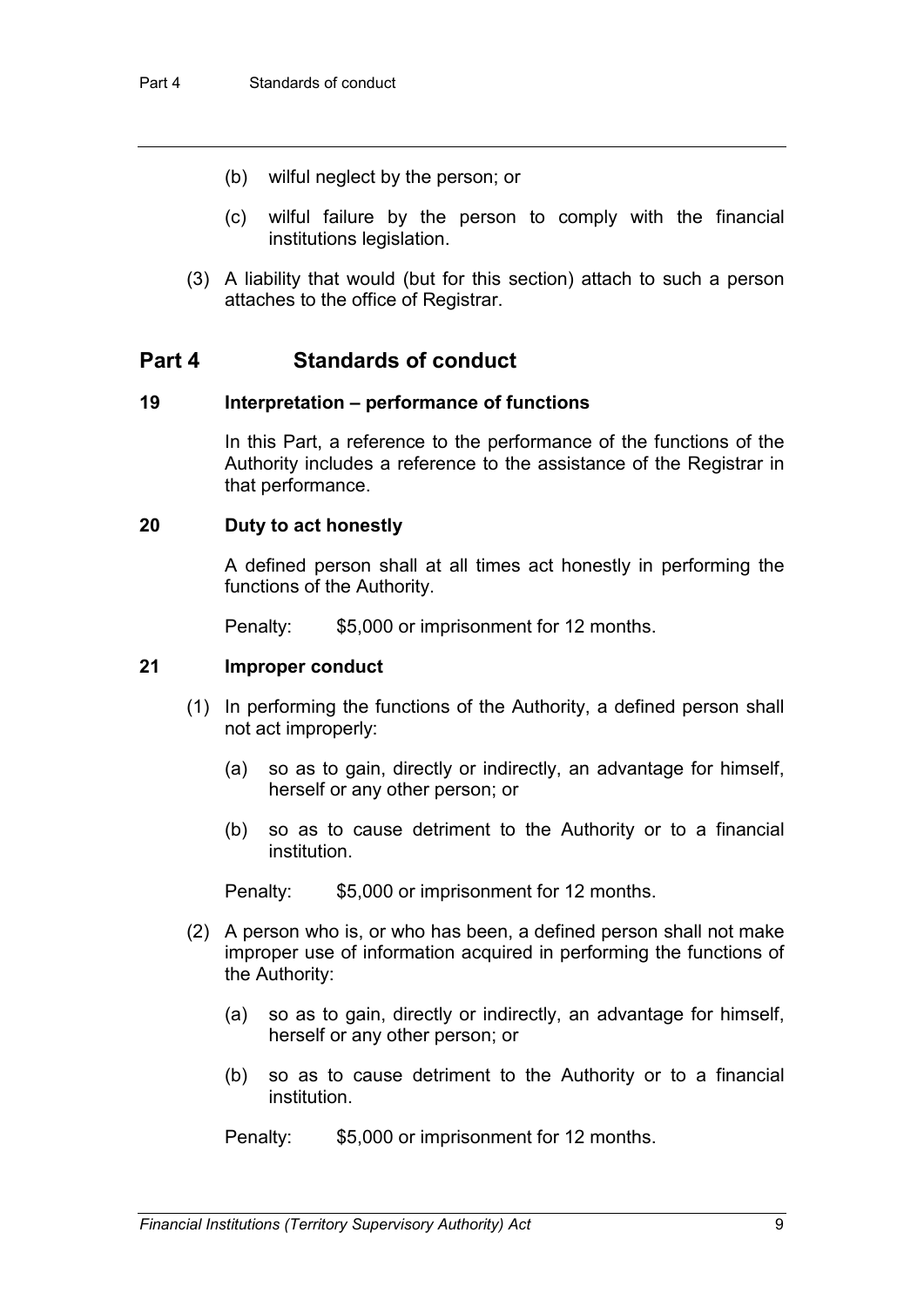#### **22 Registration of financial interests**

- (1) The Registrar shall maintain a Register of Financial Interests.
- (2) A defined person shall cause particulars of each of his or her financial interests to be entered on the Register within 7 days after becoming a defined person.

Penalty: \$2,000 or imprisonment for 6 months.

- (3) A defined person shall cause particulars of:
	- (a) the acquisition of a financial interest;
	- (b) a change in a financial interest, being a change of a type prescribed in the regulations; or
	- (c) the termination of a financial interest,

to be entered on the Register within 7 days after that acquisition, change or termination.

Penalty: \$5,000 or imprisonment for 12 months.

- (4) The particulars referred to in subsection (2) or (3) include:
	- (a) the nature and extent of the relevant financial interest, or of a significant change in financial interest (as the case requires); and
	- (b) the date on which the financial interest was acquired, changed, or terminated (as the case requires).
- (5) It is a defence to a prosecution for an offence under subsection (2) or (3) if it is established that the relevant defined person was not aware:
	- (a) in the case of a prosecution under subsection  $(2)$  of the existence of the relevant financial interest; or
	- (b) in the case of a prosecution under subsection (3) of the acquisition, change or termination of the relevant financial interest.

#### **23 Public access to Register**

The Registrar shall:

(a) keep the Register of Financial Interests in the Authority's principal office; and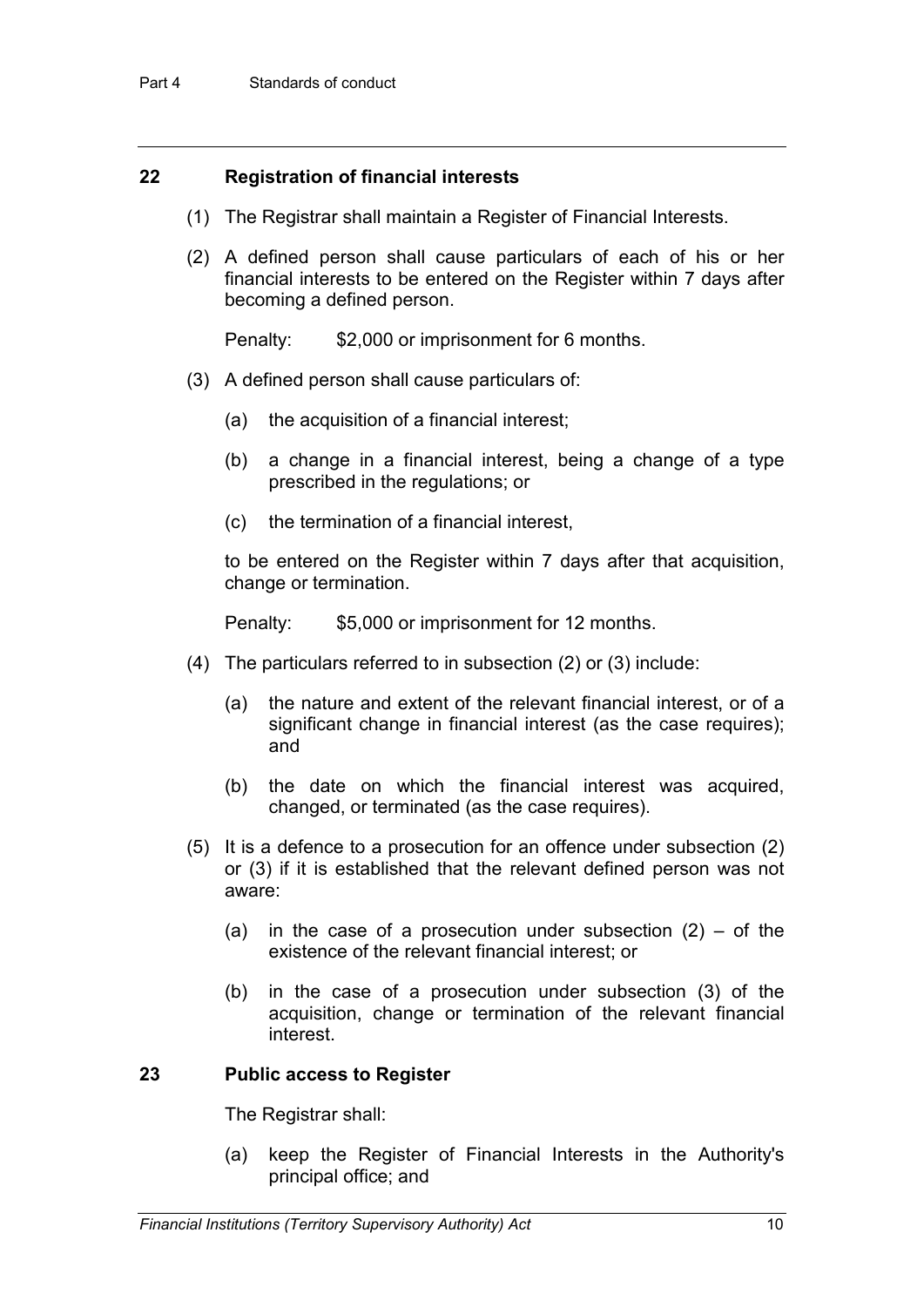(b) ensure that the Register is available for public inspection (without fee) during normal business hours.

### **24 Disclosure of pecuniary conflicts of interest**

- (1) If:
	- (a) a defined person has a direct or indirect pecuniary interest in a matter being considered, or about to be considered, by the Authority; and
	- (b) the interest could conflict with the proper performance of the Authority's functions in relation to that matter,

the defined person shall immediately inform the Minister accordingly in writing.

Penalty: \$5,000 or imprisonment for 2 years.

#### **25 Disclosure of employment relationships and associations**

- (1) In this section, *related employer or associate*, in relation to a defined person, means a person or body:
	- (a) by whom the defined person was employed at any time during the previous 3 years; or
	- (b) with whom the defined person:
		- (i) has an association of a type prescribed in the regulations; or
		- (ii) has had such an association at any time during the previous 3 years,

except where the person or body is the Territory, the Commonwealth, a State, another Territory, AFIC or a foreign State supervisory authority.

(2) A defined person who (in the course of performing the functions of the Authority) is required to consider a matter concerning a related employer or associate shall immediately inform the Minister accordingly in writing.

Penalty: \$10,000 or imprisonment for 2 years.

(3) It is a defence to a prosecution for an offence under subsection (2) if it is established that the relevant defined person was not aware that the relevant person or body was a related employer or associate.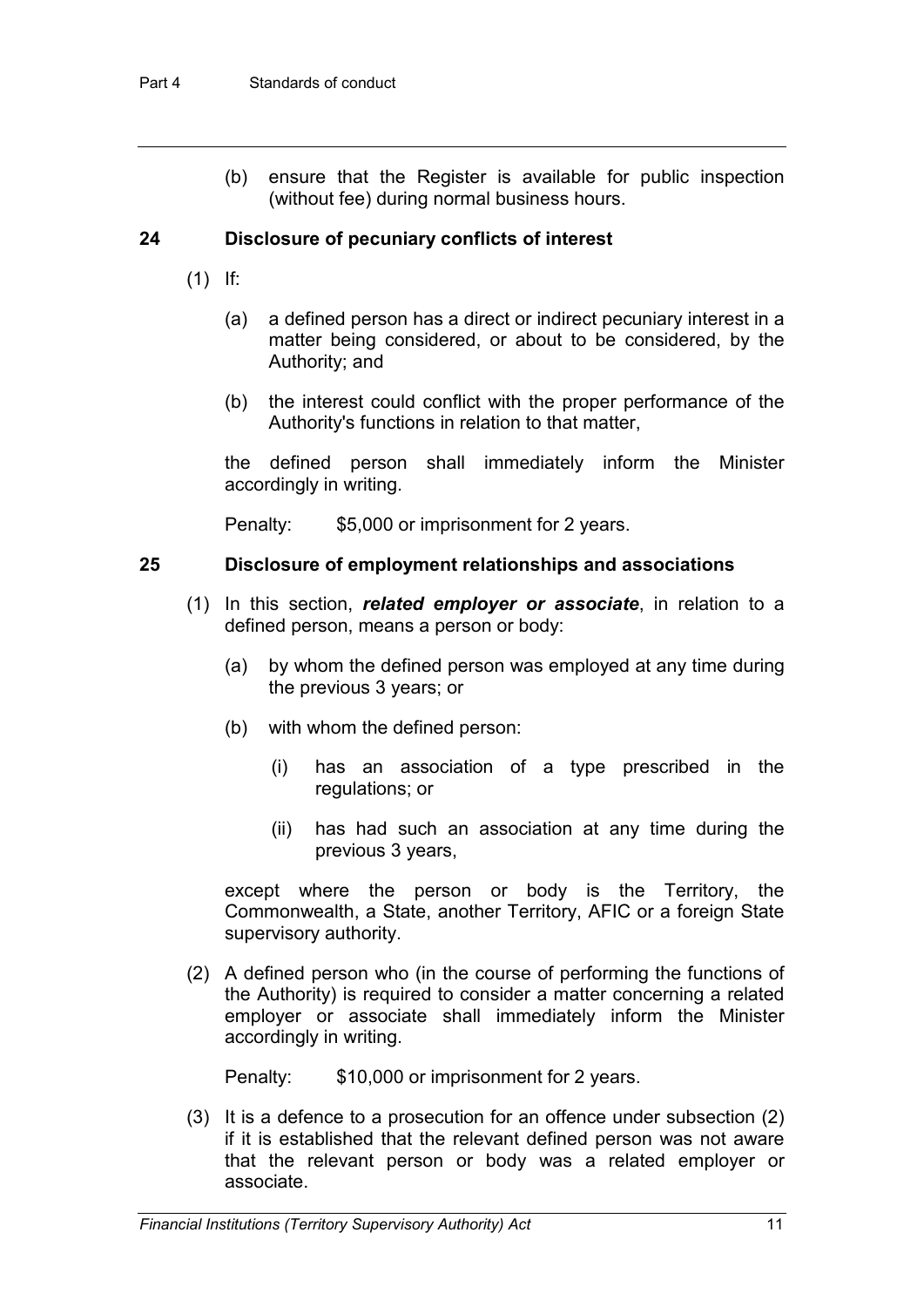## **Part 5 Evidence**

### **26 Authority seal, &c.**

- (1) The Authority seal is to be kept in such custody as the Registrar directs and shall be used only as authorised by the Registrar.
- (2) All courts, judges and persons acting judicially shall take judicial notice of:
	- (a) the common seal of the Authority affixed to a document and shall assume that it was duly affixed;
	- (b) the official signature of a person who holds, or has held, office as Registrar; and
	- (c) the fact that that person holds, or has held, the office.

#### **27 Directions and determinations**

Evidence of a direction issued, or determination made, by the Authority under the financial institutions legislation may be given by a copy of the direction or determination which is certified by the Registrar as being a true copy.

#### **28 Levies, compulsory loans and funds**

Evidence of a matter related to:

- (a) a supervision levy, the amount of a contribution, or a support levy, determined under Subdivision 6 of Division 2 of Part 2 of the Financial Institutions (NT) Code; or
- (b) an amount ordered to be paid by way of compulsory loan under that Subdivision,

may be given by a certificate executed by the Registrar.

### **Part 6 Miscellaneous**

#### **29 Annual report**

- (1) The Registrar shall, on or before 31 October in each year, prepare and submit to the Minister a report of the operations of the Authority during the year ending on the preceding 30 June.
- (2) The Minister shall cause the report submitted under subsection (1) to be laid before the Legislative Assembly within 6 sitting days after its submission.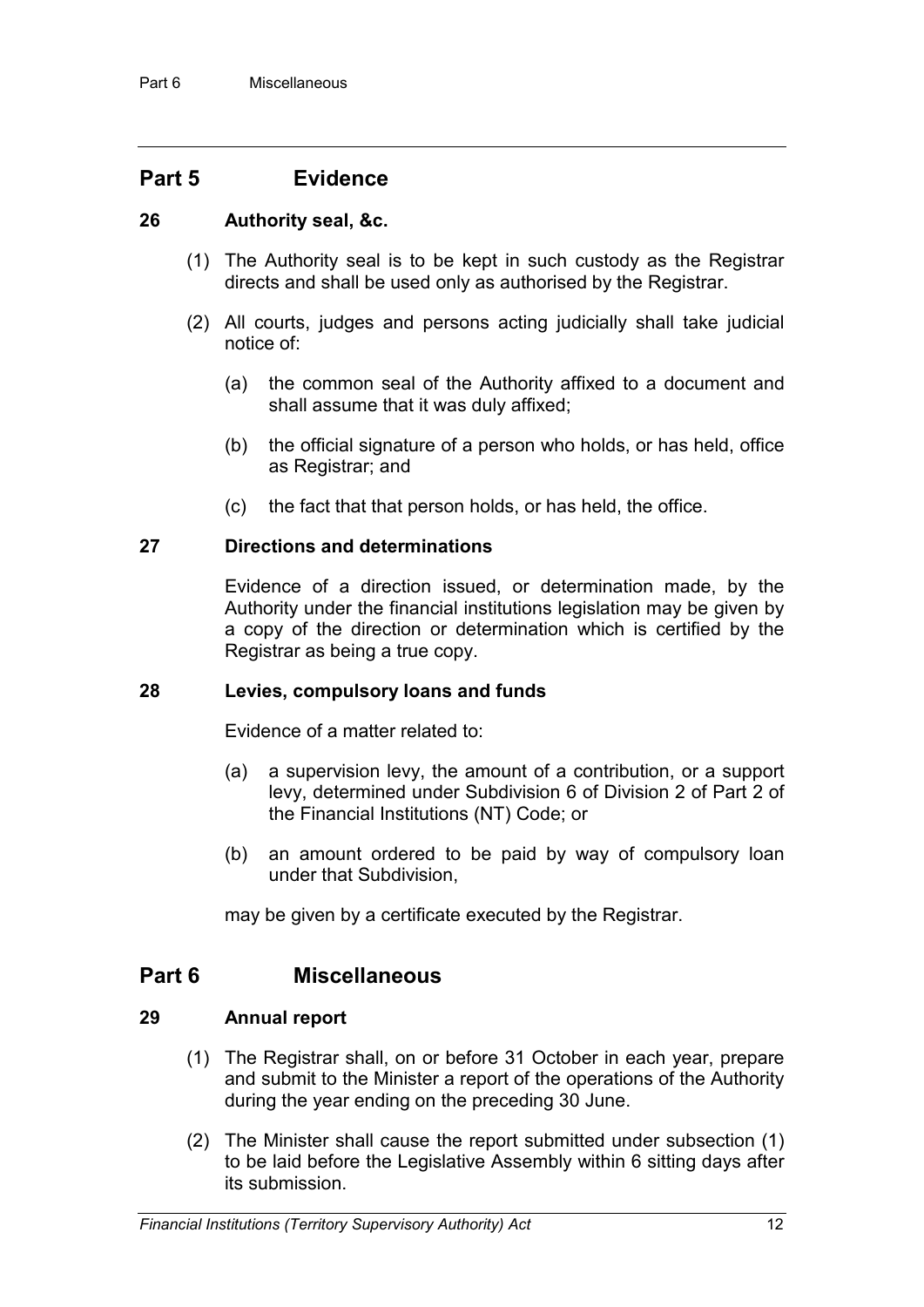### **30 Regulations**

The Administrator may make regulations, not inconsistent with this Act, prescribing matters:

- (a) required or permitted by this Act to be prescribed; or
- (b) necessary or convenient to be prescribed for carrying out or giving effect to this Act.